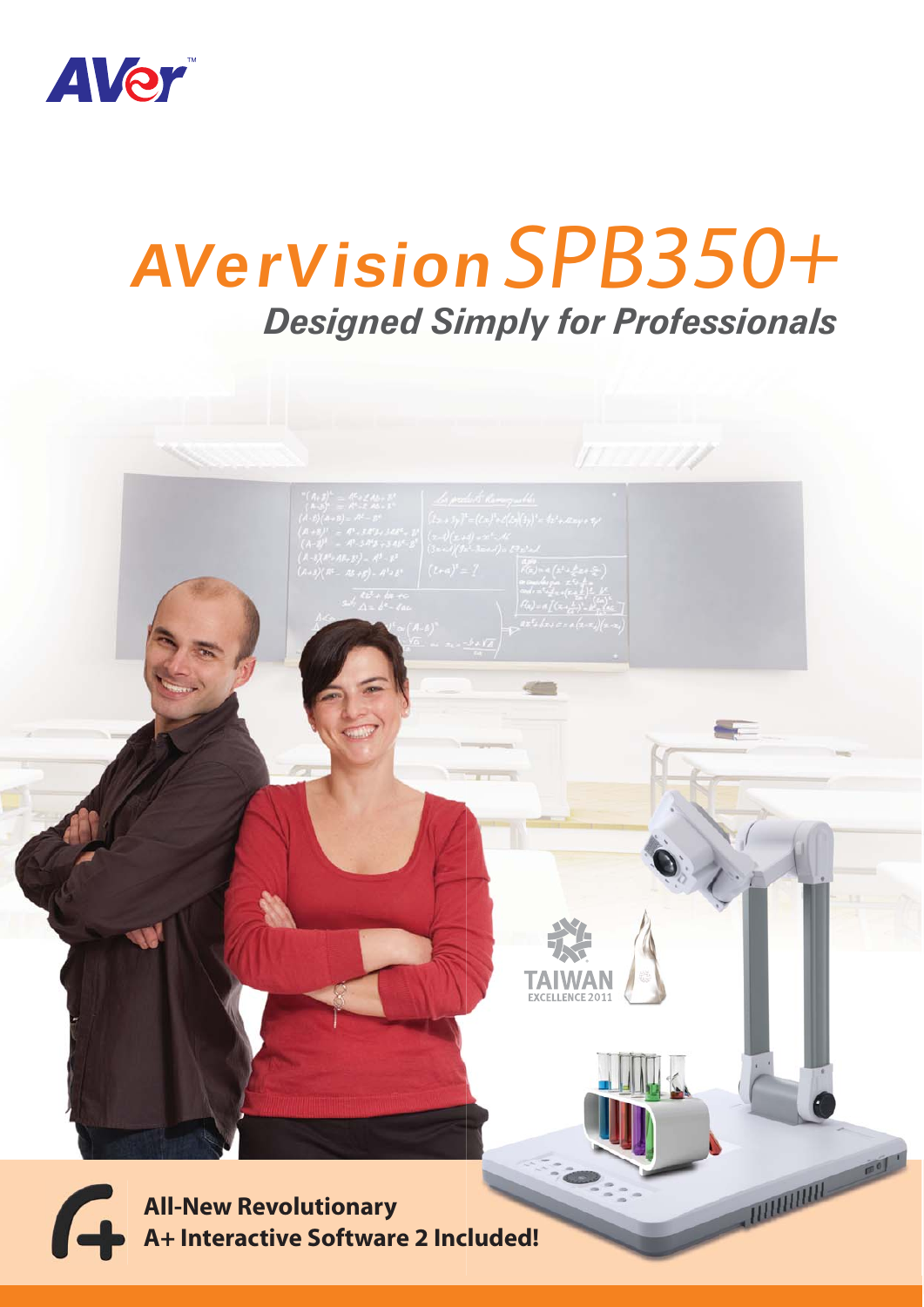# SPB350+ AVerVision

## **Visualize Your Professional Presentations**

Create professional presentations with the powerful AVerVision SPB350+ Visualizer! The 5-megapixel CMOS sensor displays stunning images at 30fps in real-time. It outputs up to 1080p High Definition for vibrant, sharp images to HD projectors and monitors. Zoom into tremendous depth with the patented AVerZoomTM technology for up to 20X AVer® Optical Zoom and 160X in total. Present x-rays, slides, and negatives on the embedded 5"x 4" light box and save the captured images to the built-in memory or an SD card. In addition, design rich presentation materials using the bundled revolutionary software, A+ Interactive Software 2, for utilizing the annotation or video recording capabilities, incorporating digital content from your PC, the Internet, or live images from the visualizer, and more.





#### **Stunning Vibrant Images**

Capture stunning document, object and real-time images in authentic and vibrant colors.







Store 240 images for later download to PC. Extend storage capacity with the SD card slot.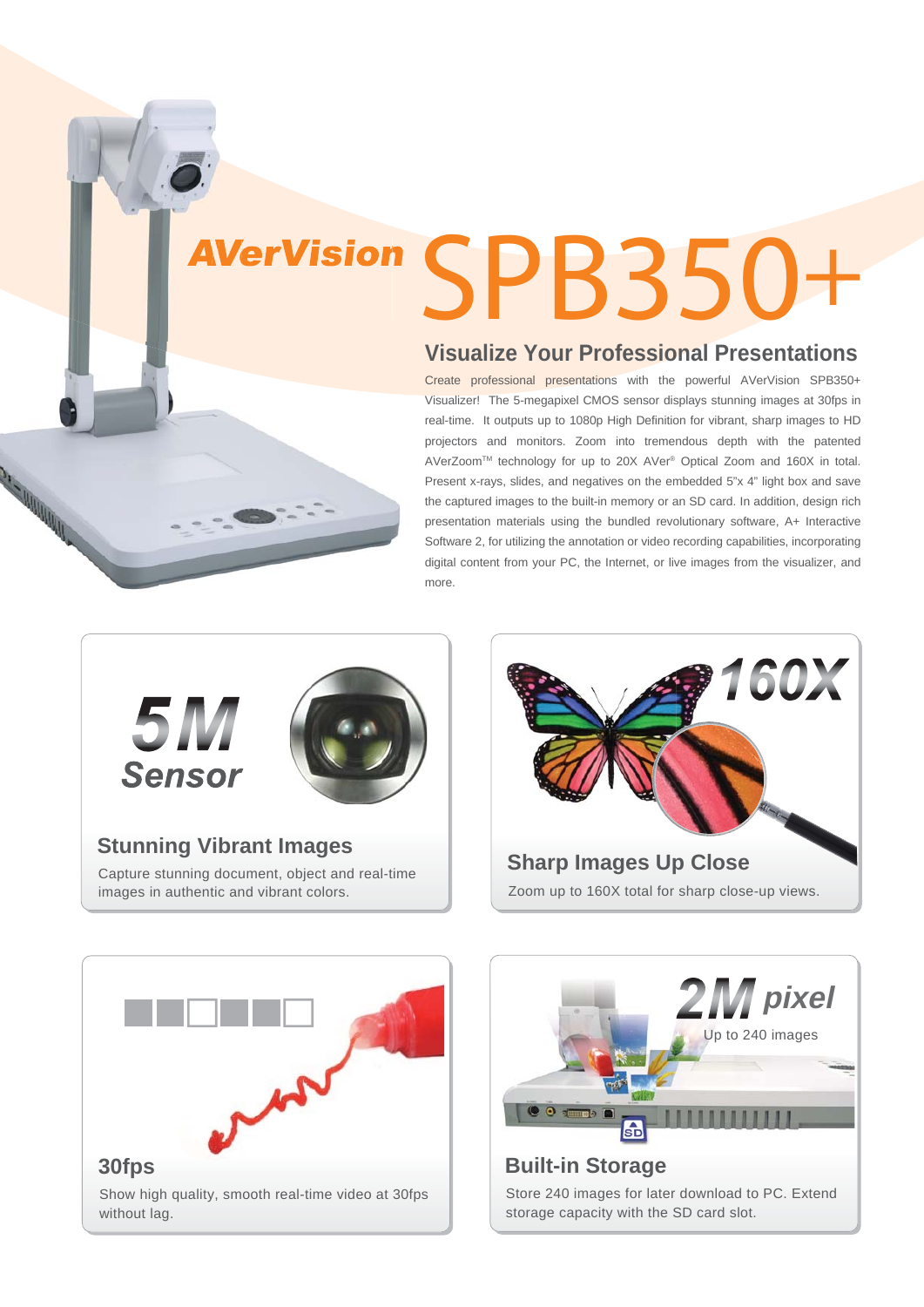



### **Easy to Operate**

Use the visualizer single-handedly with the accessible LED-illuminated control panel, unique shuttle wheel or remote control.



### Display amazing high quality document images and full-length presentations.



### **A+ Interactive Software 2**

- .Master all of the software's great features in a snap thanks to its user-friendly interface
- .Mix and Match content from a Visualizer, a computer, the Internet and user-created material to provide a rich learning experience
- .Annotate, draw, mark or type text over live images from an AVerVision Visualizer using a variety of helpful teaching tools
- .Never be at a loss for teaching materials with the extensive Resource Library